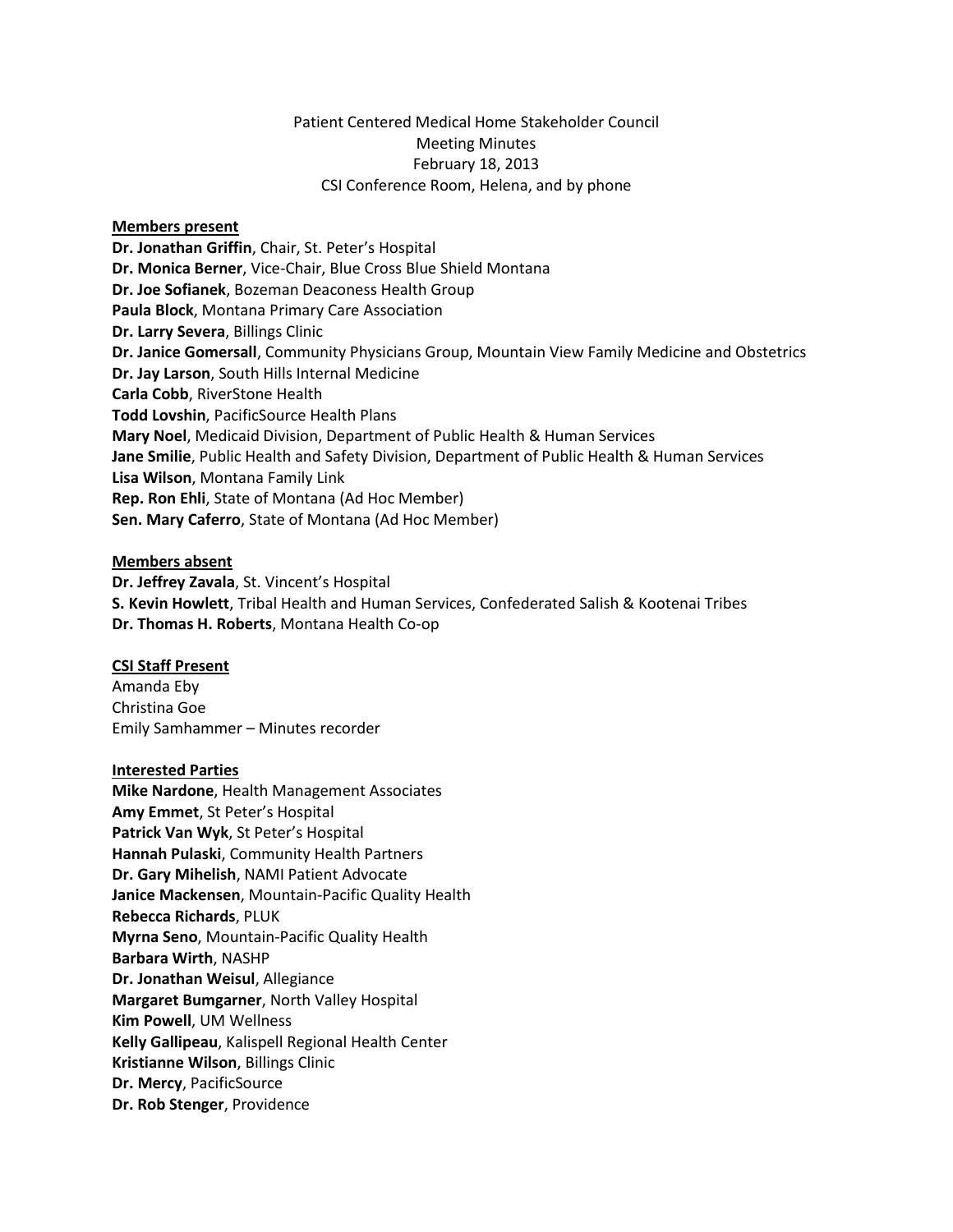**Kristin Pete**, Glacier Medical Associates **John Butz**, Pfizer **Lois Steinbeck**, Legislative Fiscal Division **Brianne Streck**, St. Vincents Physician Network **Jody Haines**, Providence Health System **Noelle Haas**, Billings Clinic **Tawney Sabin**, Frontier Medicine Better Health Partnership

### Welcome, announcements, roll call, agenda review, and approval of minutes

CSI staff took roll call of the attendees. Amanda Eby announced the agenda had been rearranged because Mary Takach and Barbara Wirth with NASHP were unable to attend due to weather. Dr. Jonathan Griffin introduced minutes from prior meeting. Dr. Monica Berner motioned to approve the minutes, Todd Lovshin seconded it. The motion passed without unanimously.

### Report from NASHP Meeting in New Orleans

Dr. Jonathan Griffin, Todd Lovshin, Mary Noel, and Amanda Eby reported on the NASHP meeting in New Orleans which they attended. They discussed several highlights from the presentations, including: building a program that demonstrates outcomes and value, best practices, community health teams, payment models and structure, tips on evaluation methods for programs, all-payer/all-claims databases, utilizing data to understand trends in a healthcare, overuse of high-cost services, and focusing on aspects of the program which can be measured and show a strong impact. Amanda Eby and Barbara Wirth also introduced the top 5 strategies discussed at the end of the meeting for the stakeholder council to focus on:

- 1. Focus key stakeholders on short-term goals and long-term outcomes.
- 2. Determine strategies for the council to use in building greater coordination within the Montana PCMH Program.
- 3. Attain agreement within the council on basis for payment methodology.
- 4. Attain agreement within the council on utilization measures to add to the core quality measure set for the 2015 report.
- 5. Create subcommittee and action plan for education and promotion of the PCMH program.

### Update from quality metrics subcommittee

Jane Smilie reported that the Quality Metrics Subcommittee had continued to refine the quality metrics they had introduced at the January meeting. The next meeting will be on March 5<sup>th</sup> at 1PM. At that meeting they will review the metrics, and hone in on data collection, protocols, and timeline for reporting.

### Update on Medicaid from Mary Noel.

Mary Noel presented on healthcare improvement programs in Medicaid, and the progress toward Medicaid's PCMH program. The presentation can be reviewed [here.](http://www.csi.mt.gov/medicalhomes/StakeholderCouncil/02192014Meeting/MedicaidPresentation.pdf) A copy of the draft Montana